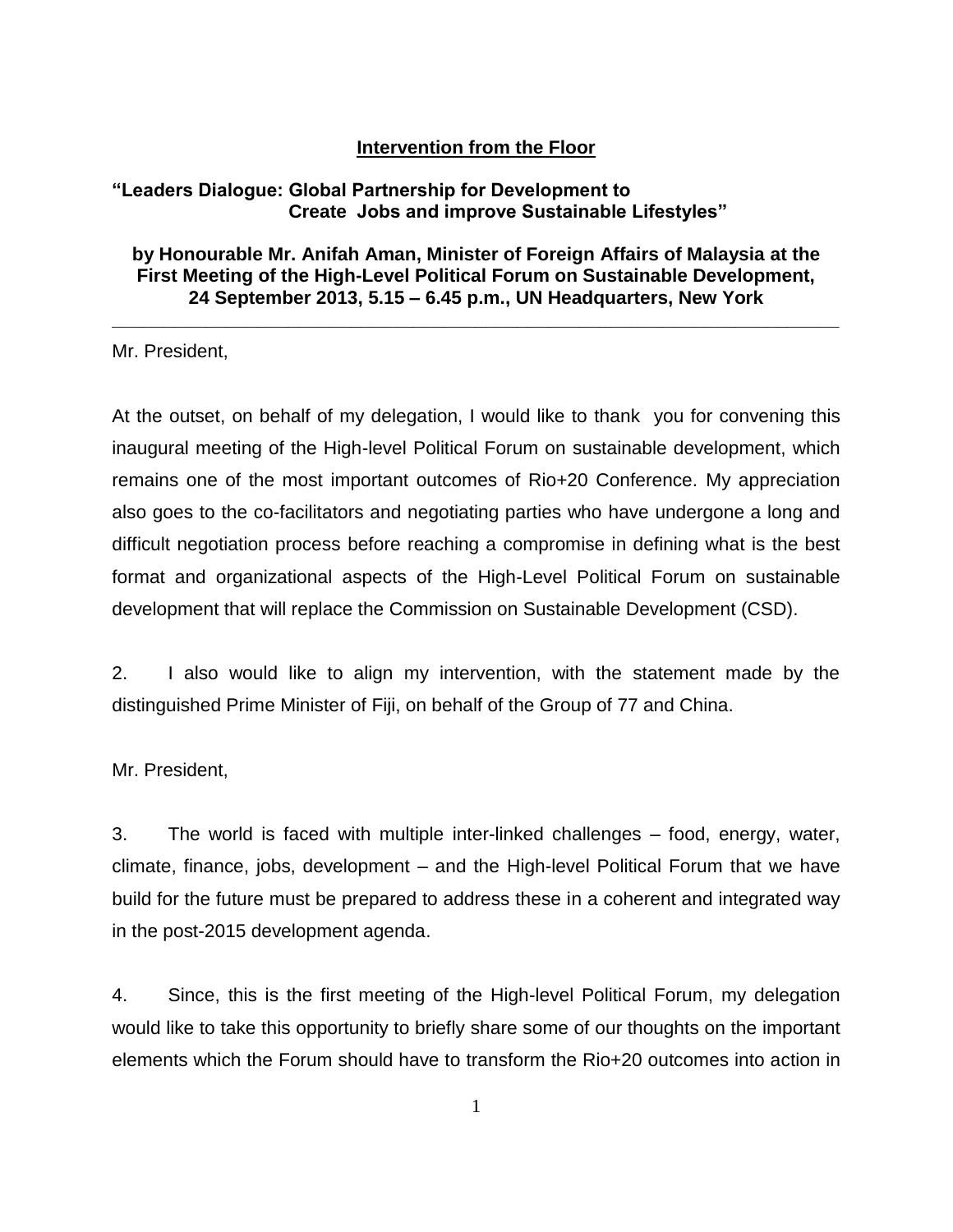the context of post-2015 sustainable development agenda, before touching on the second elements of the dialogue.

5. For the High-level Political Forum to address new and emerging sustainable development challenges in an effective manner, it should have the following elements:

**One**, we underscore the importance of paragraph 85 of the Rio+20 outcome document that affirms twelve important functions including for the High-Level Political Forum to be a dynamic platform for regular dialogue; stocktaking and agenda-setting; to have an action-oriented agenda including considering new and emerging sustainable development challenges; to follow up and review the implementation of commitments contained in Agenda 21, Johannesburg Plan of Action and other related outcome documents; provide political leadership, guidance and recommendations for sustainable development; and enhance the integration of the three dimensions of sustainable development – economic, social and environment;

**Two**, the thematic focus of the Forum would be to reflect the integration of the three dimensions of sustainable development and consistent with the post-2015 development agenda;

**Three**, the Forum must not be just a "talk shop" made up of roundtables or panel discussions, without taking decisions and devoid of decision-making authority;

**Four**, the high-level event with high political involvement, should provide the leadership and the catalytic role to enable actions, that are earlier planned by representatives, or that are proposed by the leaders themselves, to proceed;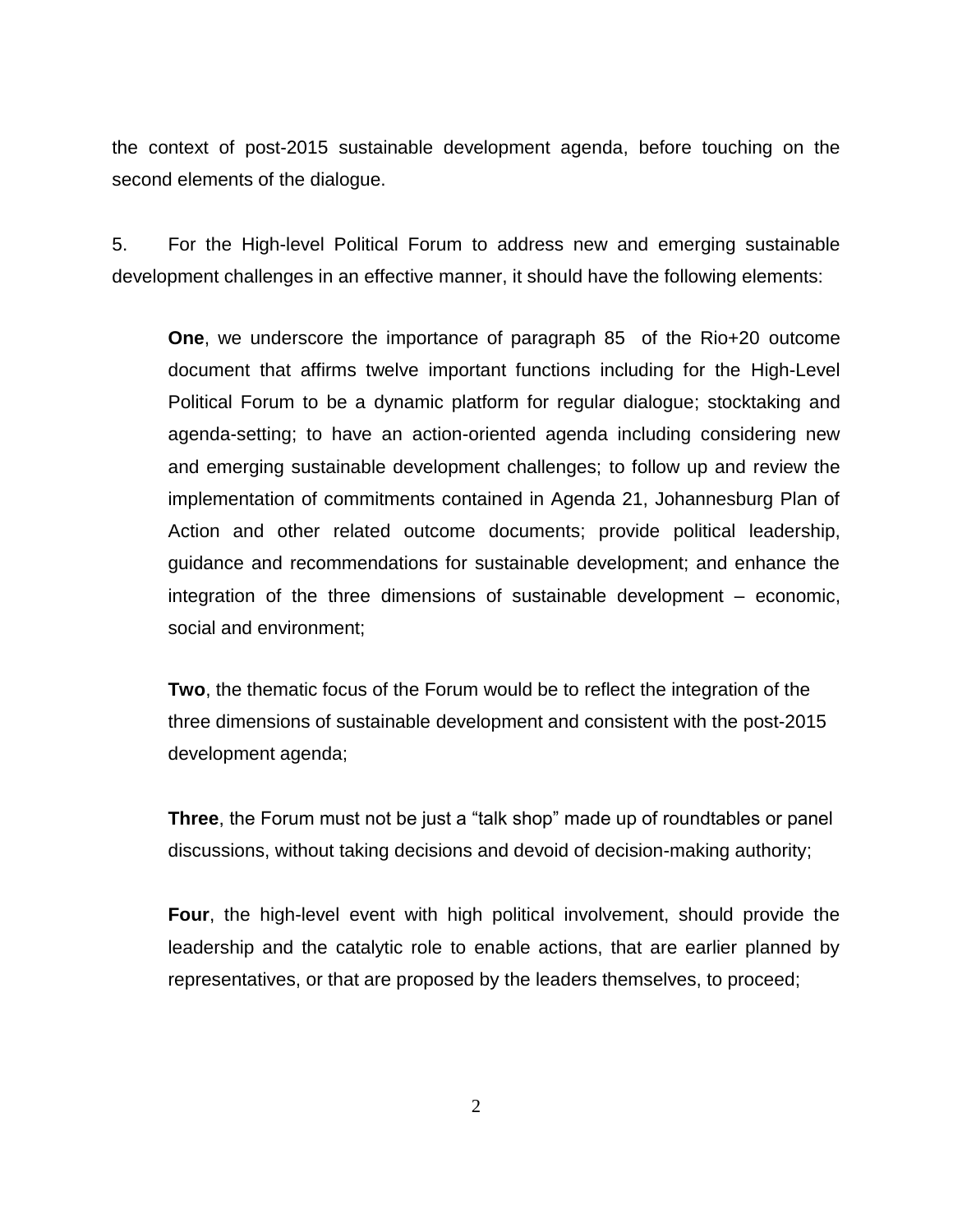**Five**, High-Level Political Forum could oversee progress on the sustainable development goals and to make recommendations on how they may be more effectively implemented;

**Six**, the key development issues including Means of Implementation (MoI) should be given prominent place in the structures of the High-level Political Forum and in its priority issues, meetings, and implementation mechanisms; and

**Finally**, the High-level Political Forum should take stock from lessons learnt from the Commission on Sustainable Development and build upon the good elements of the Commission.

6. On the second element of the dialogue, Malaysia believes the High-Level Political Forum can play a central role in strengthening global partnership for development, including to create jobs and improve sustainable lifestyles. We recognise the importance of national ownership, and emphasise that if the creation of jobs and improving sustainable lifestyles are to be achieved, national efforts of developing countries need to be assisted by international support and an enabling international environment. In this regard, the mobilisation and effective use of all resources, public and private, domestic and international, will be crucial. This is where we count on the strong support of the UN system and other stakeholders of the Major Groups to the work of the High-Level Political Forum.

7. Changing global consumer attitudes and behaviours towards sustainable ways of consuming and producing is key to creating a sustainable lifestyles. How to deliver sustainable consumption habits is a challenge to all of us. This is where the High-Level Political Forum can help to further our understanding of how to influence consumer and producer behaviour by bringing together representatives from civil society from all major groups involved in sustainable lifestyles and consumption projects, consumer change